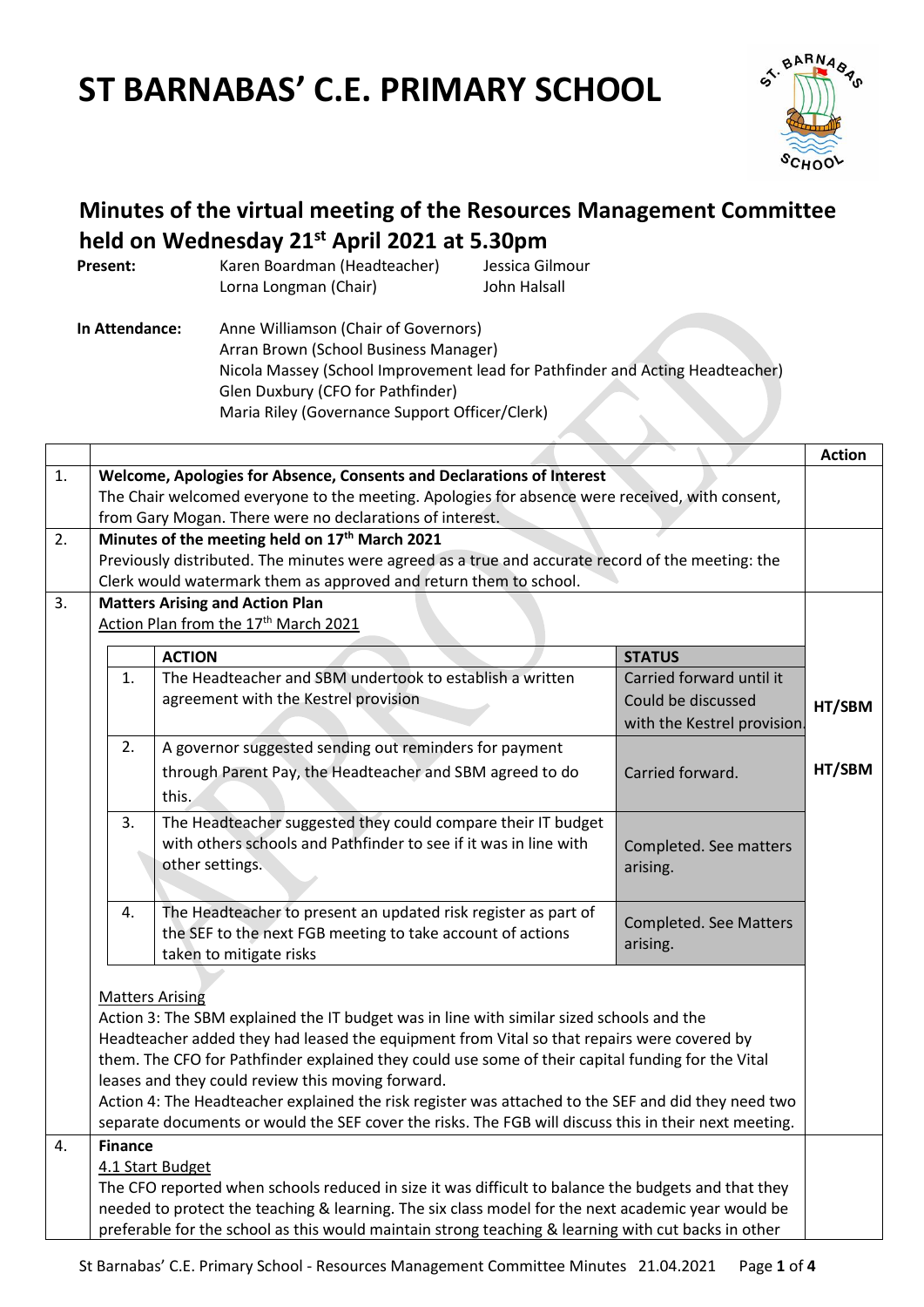|    | areas and would allow them to grow pupil numbers. The CFO informed governors he had reviewed<br>the start budget with the SBM and the school would have a £27,000 surplus this year with the<br>following three years ending in deficits. They would review the six class model in the budget and<br>would reduce this to five classes. He added potentially CYC could review the budget over five years<br>rather than three but the budget would be kept under control.                                                                                                                                                                                                                                                                                                                            |                 |
|----|------------------------------------------------------------------------------------------------------------------------------------------------------------------------------------------------------------------------------------------------------------------------------------------------------------------------------------------------------------------------------------------------------------------------------------------------------------------------------------------------------------------------------------------------------------------------------------------------------------------------------------------------------------------------------------------------------------------------------------------------------------------------------------------------------|-----------------|
|    | The Chair requested a breakdown of the predicated deficit, the SBM responded they would carry<br>forward £27,000 from this year and finish the next year with a deficit of £26,600. The Headteacher<br>explained they had met to discuss the staffing and finances but had not been able to present the<br>final figures as they would need to look at a staffing restructure which was difficult whilst converting<br>to an academy. She added they would review a three year budget in the FGB for governors to<br>approve. The Chair commented if they had five years to clear the deficit this would be more<br>achievable. The Headteacher thanked the CFO and SBM for all their work on the start budget.                                                                                      |                 |
|    | The SBM shared they would need to plan how the school would reduce the deficit, the CFO added<br>they would discuss this at the FGB and the budget would be challenging but manageable. The<br>Headteacher commented they would need to restructure the staffing and aim to have five classes in<br>the future which would help with the deficit.                                                                                                                                                                                                                                                                                                                                                                                                                                                    |                 |
|    | 5.45pm - The SBM left the meeting.                                                                                                                                                                                                                                                                                                                                                                                                                                                                                                                                                                                                                                                                                                                                                                   |                 |
|    | The Headteacher reported they had been receiving a day a week support from the SBM from CYC<br>however this was expensive. After discussions with the School Business Support Manager, the<br>Headteacher had been informed they could buy in a 10 day SBM support package. This would leave<br>gaps in Health & Safety and GDPR but Pathfinder could support the school with these. The CFO<br>highlighted the cost for the 10 days SBM support was £2,500 compared to half a day a week at<br>£5,000 and a full day a week at £10,000. The Chair commented the school had needed the business<br>support but could now reduce with Pathfinders guidance. The governors agreed. The Chair agreed<br>to contact Jean Lewis, School Business Support Manager, to request the 10 days support package. | <b>Chair-LL</b> |
|    | 6pm-The SBM returned to the meeting                                                                                                                                                                                                                                                                                                                                                                                                                                                                                                                                                                                                                                                                                                                                                                  |                 |
|    | The Chair shared the discussion outcome with the SBM and thanked him for working closely with<br>the CFO from Pathfinder.                                                                                                                                                                                                                                                                                                                                                                                                                                                                                                                                                                                                                                                                            |                 |
|    | Furlough Top Up for Catering Staff<br>The Headteacher reported the catering staff were paid through ABM, who had not paid the furlough<br>top up and they had asked the school to pay this instead. The Headteacher had enquired with other<br>schools to see what they had agreed and some schools were paying the top up and others not. The<br>Chair noted the school was not responsible for paying the top up and given the financial situation<br>were not in a position to pay either. The governors agreed the school should not pay the top up                                                                                                                                                                                                                                              | <b>SBM</b>      |
|    | money, the SBM agreed to respond the company.                                                                                                                                                                                                                                                                                                                                                                                                                                                                                                                                                                                                                                                                                                                                                        |                 |
| 5. | Risk Register - Previously distributed.<br>The Chair of Governors informed governors they would discuss the risk register, SEF and SIP in the<br>FGB the following week.                                                                                                                                                                                                                                                                                                                                                                                                                                                                                                                                                                                                                             |                 |
| 6. | <b>Premises Updates</b><br>Covid Risk Assessment<br>The Headteacher explained the main changes were that educational visits were now allowed under<br>certain guidance and they had a residential visit planned for June which would hopefully be allowed.                                                                                                                                                                                                                                                                                                                                                                                                                                                                                                                                           |                 |
|    | 6.22pm - The CFO for Pathfinder left the meeting.                                                                                                                                                                                                                                                                                                                                                                                                                                                                                                                                                                                                                                                                                                                                                    |                 |
|    |                                                                                                                                                                                                                                                                                                                                                                                                                                                                                                                                                                                                                                                                                                                                                                                                      |                 |
|    | <b>Health &amp; Safety</b><br>The Headteacher informed governors the fire risk assessment was due to July.                                                                                                                                                                                                                                                                                                                                                                                                                                                                                                                                                                                                                                                                                           |                 |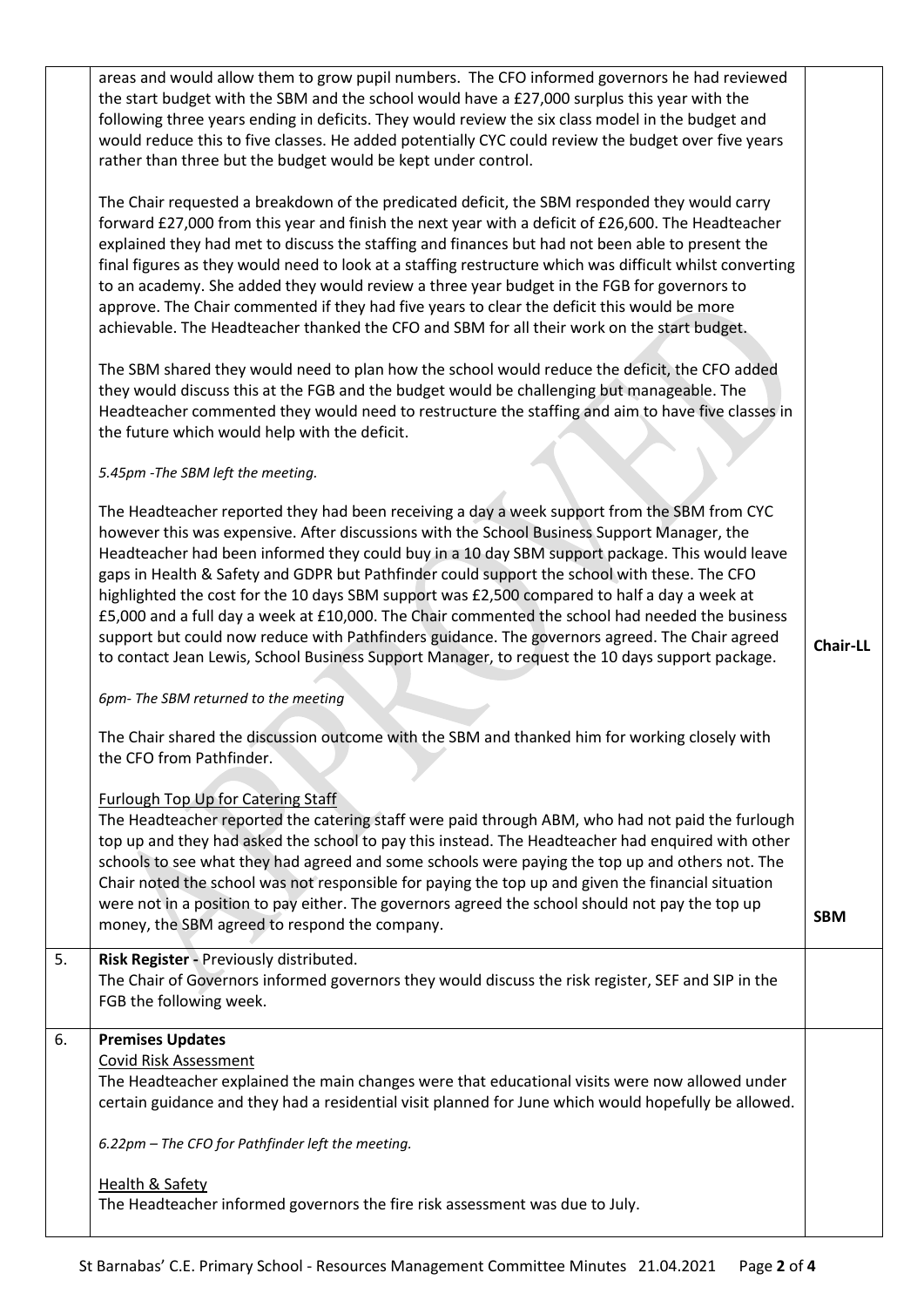|     | <b>Sewell Update</b>                                                                                 |  |  |
|-----|------------------------------------------------------------------------------------------------------|--|--|
|     | The Headteacher explained this was for governor's information and that daytime cleaning was still    |  |  |
|     | in place.                                                                                            |  |  |
|     |                                                                                                      |  |  |
|     | Confidential minutes followed.                                                                       |  |  |
| 7.  | <b>Policies for Review</b>                                                                           |  |  |
|     | <b>Accessibility Plan (Part completed)</b>                                                           |  |  |
|     | The Headteacher explained there would be an action plan within the Accessibility plan which the      |  |  |
|     | governors would receive at a later date. The SENDCo had reviewed the plan and parents had been       |  |  |
|     | consulted but they could not approve the plan yet. The Chair requested the Headteacher let the       |  |  |
|     | governors know if there was any accessibility training coming up.                                    |  |  |
|     | Data Protection                                                                                      |  |  |
|     | Approved.                                                                                            |  |  |
|     |                                                                                                      |  |  |
|     | <b>Staff Discipline</b>                                                                              |  |  |
|     | Approved.                                                                                            |  |  |
|     |                                                                                                      |  |  |
|     | <b>Staff Grievance</b>                                                                               |  |  |
|     | Approved.                                                                                            |  |  |
| 8.  | <b>Staffing (including absence and wellbeing)</b>                                                    |  |  |
|     | The Headteacher reported staff wellbeing was better after the Easter holiday and they had worked     |  |  |
|     | hard as a team. A TA was on long term absence and this had been covered by supply, they were         |  |  |
|     | going to reassess TA absence cover once school had resettled.                                        |  |  |
|     |                                                                                                      |  |  |
|     | Confidential minutes followed.                                                                       |  |  |
| 9.  | PR and Raising the profile of the School                                                             |  |  |
|     | The Headteacher reported the parent survey results would be shared at the FGB the following week     |  |  |
|     | and there had been positive and helpful suggestions in the responses. They had asked parents about   |  |  |
|     | communications from school and this needed streamlining. They had started a new newsletter to        |  |  |
|     | parents to promote learning. The Chair noted the school were doing a fantastic job and joining the   |  |  |
|     | academy would help the school in the long term. The Acting Headteacher explained she had met         |  |  |
|     | with John Deamer regarding PR and he had information to share about how to promote the school.       |  |  |
| 10. | <b>Any Other Business</b>                                                                            |  |  |
|     | <b>Equality Impact Assessment Guidance &amp; Pathfinder Equality Statement</b>                       |  |  |
|     | The Headteacher shared they had been completing the academy application form and governors           |  |  |
|     | needed to ensure that by joining Pathfinder it would not affect any groups and that they would be    |  |  |
|     | equality. The staff consultation would take place during the TUPE process. The role of the governors |  |  |
|     | was to check the equality statement from Pathfinder and see if they were satisfied that they would   |  |  |
|     | support equality duty and no-one would be treated unfairly. The Chair of Governors commented the     |  |  |
|     | equality statement was very positive and covered everything.                                         |  |  |
|     |                                                                                                      |  |  |
|     | The governors agreed with the Equality Statement.                                                    |  |  |
|     |                                                                                                      |  |  |
|     | The Headteacher thanked the Acting Headteacher for stepping into the role.                           |  |  |
| 11. | Date and time of next meeting:                                                                       |  |  |
|     | <b>TBC</b>                                                                                           |  |  |

The meeting closed at 7pm

## **APPROVED 17/11/2021**

Lorna Longman (Chair) Date